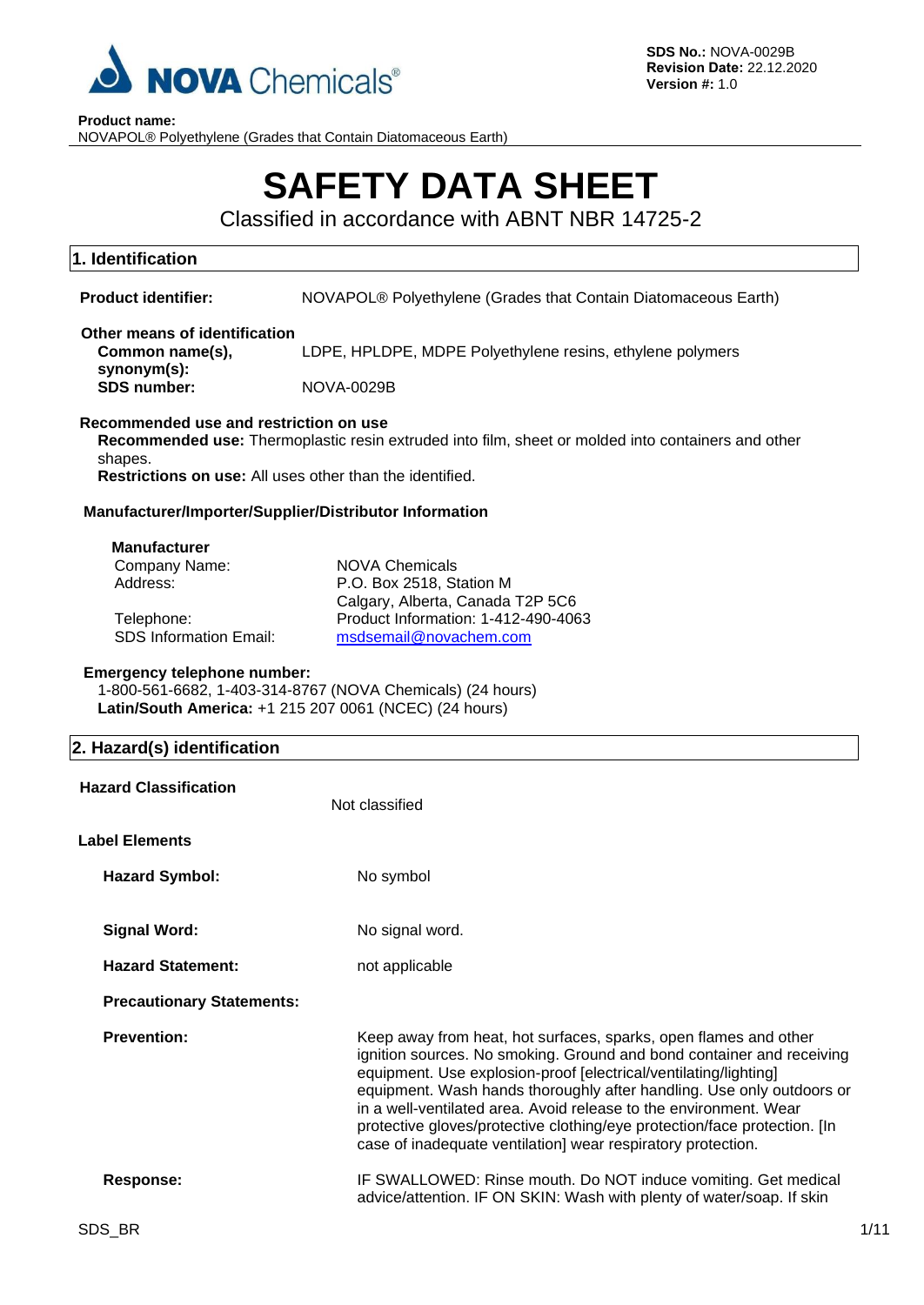

|                                                                    | irritation occurs: Get medical advice/attention. IF INHALED: Remove<br>person to fresh air and keep comfortable for breathing. IF IN EYES:<br>Rinse cautiously with water for several minutes. Remove contact lenses,<br>if present and easy to do. Continue rinsing. |
|--------------------------------------------------------------------|-----------------------------------------------------------------------------------------------------------------------------------------------------------------------------------------------------------------------------------------------------------------------|
| Storage:                                                           | Store in accordance with local/regional/national regulations. Protect from<br>sunlight.                                                                                                                                                                               |
| Disposal:                                                          | Dispose of contents/container in accordance with<br>local/regional/national/international regulations. Refer to manufacturer or<br>supplier for information on recovery or recycling.                                                                                 |
| Other hazards which do not result in<br><b>GHS classification:</b> | If small particles are generated during further processing, handling or by<br>other means, may form combustible dust concentrations in air. Spilled<br>product may create a dangerous slipping hazard.                                                                |

# **3. Composition/information on ingredients**

#### **Mixtures**

|                                                                        | <b>Chemical Identity</b>                    | Common name and synonyms                                                                                                                                                                                                                                                                                                                                                                                                                                                                                                                                                                                                                                                                   | <b>CAS number</b> | Concentration* |
|------------------------------------------------------------------------|---------------------------------------------|--------------------------------------------------------------------------------------------------------------------------------------------------------------------------------------------------------------------------------------------------------------------------------------------------------------------------------------------------------------------------------------------------------------------------------------------------------------------------------------------------------------------------------------------------------------------------------------------------------------------------------------------------------------------------------------------|-------------------|----------------|
|                                                                        | Silica, cristobalite                        | Crystalline silica                                                                                                                                                                                                                                                                                                                                                                                                                                                                                                                                                                                                                                                                         | 14464-46-1        | $0.1 - 0.3\%$  |
|                                                                        | * All concentrations are percent by weight. |                                                                                                                                                                                                                                                                                                                                                                                                                                                                                                                                                                                                                                                                                            |                   |                |
|                                                                        | <b>Additional Information:</b>              | The silica, cristobalite is inextricably bound or coated in the resin.                                                                                                                                                                                                                                                                                                                                                                                                                                                                                                                                                                                                                     |                   |                |
|                                                                        | 4. First-aid measures                       |                                                                                                                                                                                                                                                                                                                                                                                                                                                                                                                                                                                                                                                                                            |                   |                |
|                                                                        | Inhalation:                                 | IF INHALED: Remove person to fresh air and keep comfortable for<br>breathing. Get medical advice/attention.                                                                                                                                                                                                                                                                                                                                                                                                                                                                                                                                                                                |                   |                |
|                                                                        | Ingestion:                                  | IF SWALLOWED: Rinse mouth. Do NOT induce vomiting. Get medical<br>advice/attention.                                                                                                                                                                                                                                                                                                                                                                                                                                                                                                                                                                                                        |                   |                |
|                                                                        | <b>Skin Contact:</b>                        | IF ON SKIN: Wash with plenty of water/soap. If skin irritation occurs: Get<br>medical advice/attention.                                                                                                                                                                                                                                                                                                                                                                                                                                                                                                                                                                                    |                   |                |
|                                                                        | Eye contact:                                | IF IN EYES: Rinse cautiously with water for several minutes. Remove<br>contact lenses, if present and easy to do. Continue rinsing. Get medical<br>advice/attention.                                                                                                                                                                                                                                                                                                                                                                                                                                                                                                                       |                   |                |
| Most important symptoms/effects, acute and delayed                     |                                             |                                                                                                                                                                                                                                                                                                                                                                                                                                                                                                                                                                                                                                                                                            |                   |                |
|                                                                        | <b>Symptoms:</b>                            | Thermal burns. Respiratory tract irritation. Mechanical irritation.                                                                                                                                                                                                                                                                                                                                                                                                                                                                                                                                                                                                                        |                   |                |
| Indication of immediate medical attention and special treatment needed |                                             |                                                                                                                                                                                                                                                                                                                                                                                                                                                                                                                                                                                                                                                                                            |                   |                |
|                                                                        | <b>Treatment:</b>                           | After adequate first aid, no further treatment is required unless<br>symptoms reappear. For more detailed medical emergency support<br>information, call 1-800-561-6682 or 1-403-314-8767 (24 hours, NOVA<br>Chemicals Emergency Response). Burns should be treated as<br>thermal burns. Molten resin will come off as healing occurs; therefore,<br>immediate removal from the skin is not necessary. Treatment should<br>be directed at the control of symptoms and the clinical condition of the<br>patient. No adverse effects due to ingestion are expected. The silica,<br>cristobalite is inextricably bound or coated in the resin, which<br>minimizes the likelihood of exposure. |                   |                |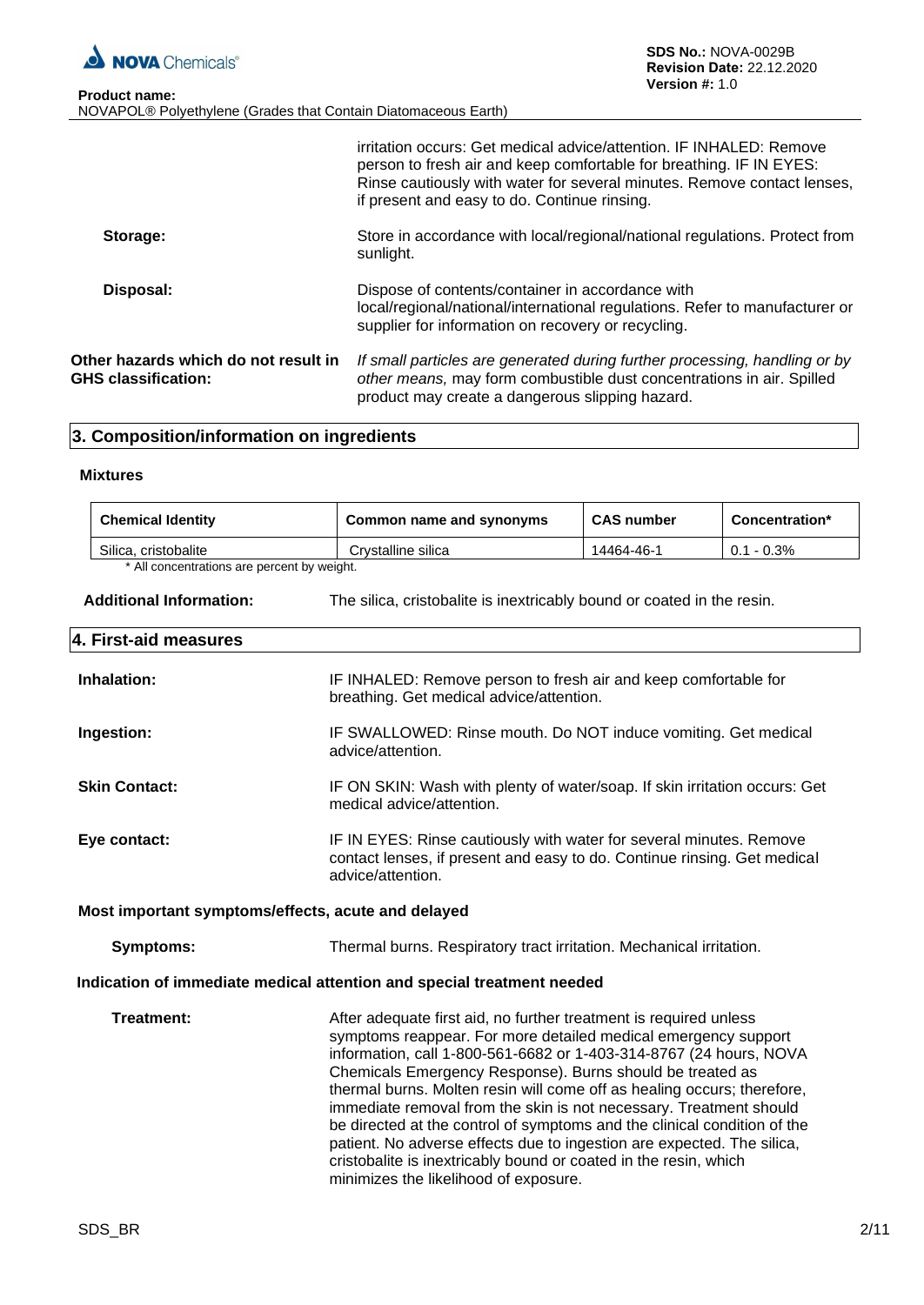

| 5. Fire-fighting measures                                                         |                                                                                                                                                                                                                                                                                                                                                                                                                                                                                                                                                                                                               |
|-----------------------------------------------------------------------------------|---------------------------------------------------------------------------------------------------------------------------------------------------------------------------------------------------------------------------------------------------------------------------------------------------------------------------------------------------------------------------------------------------------------------------------------------------------------------------------------------------------------------------------------------------------------------------------------------------------------|
| <b>General Fire Hazards:</b>                                                      | Solid resins support combustion but do not meet combustible definition.<br>Product will burn at high temperatures but is not considered flammable.<br>Under fire conditions, product will readily burn and emit irritating smoke.<br>Powdered material may form explosive dust-air mixtures.                                                                                                                                                                                                                                                                                                                  |
| Suitable (and unsuitable) extinguishing media                                     |                                                                                                                                                                                                                                                                                                                                                                                                                                                                                                                                                                                                               |
| <b>Suitable extinguishing</b><br>media:                                           | Water fog or water spray. Small fires: Dry chemical, carbon dioxide (CO2)<br>or foam.                                                                                                                                                                                                                                                                                                                                                                                                                                                                                                                         |
| <b>Unsuitable extinguishing</b><br>media:                                         | Avoid water in straight hose stream; will scatter and spread fire.                                                                                                                                                                                                                                                                                                                                                                                                                                                                                                                                            |
| Specific hazards arising from<br>the chemical:                                    | Upon heating, polyethylene may emit various oligomers, waxes and<br>oxygenated hydrocarbons as well as carbon dioxide, carbon monoxide and<br>small amounts of other organic vapors (e.g. aldehydes, acrolein). Inhalation<br>of these decomposition products may be hazardous. Powdered material<br>may form explosive dust-air mixtures. Risk of dust-air explosion is<br>increased if flammable vapors are also present. Static discharge: material<br>can accumulate static charges which may cause an incendiary electrical<br>discharge.                                                                |
| Special protective equipment and precautions for firefighters                     |                                                                                                                                                                                                                                                                                                                                                                                                                                                                                                                                                                                                               |
| <b>Special fire fighting</b><br>procedures:                                       | Keep upwind. Keep unauthorized personnel away. Move containers from<br>fire area if you can do so without risk. Fight fire from maximum distance or<br>use unmanned holders or monitor nozzles. Apply extinguishing media<br>carefully to avoid creating airborne dust. Water may be used to flood the<br>area. Use water spray to cool fire exposed surfaces and to protect<br>personnel. Avoid inhaling any smoke and combustion materials. Remove<br>and isolate contaminated clothing and shoes. Prevent runoff from fire<br>control or dilution from entering streams, sewers, or drinking water supply. |
| <b>Special protective equipment</b><br>for fire-fighters:                         | Firefighters must use standard protective equipment including flame<br>retardant coat, helmet with face shield, gloves, rubber boots, and in<br>enclosed spaces, SCBA.                                                                                                                                                                                                                                                                                                                                                                                                                                        |
| 6. Accidental release measures                                                    |                                                                                                                                                                                                                                                                                                                                                                                                                                                                                                                                                                                                               |
| <b>Personal precautions,</b><br>protective equipment and<br>emergency procedures: | Isolate area. Alert stand-by emergency and fire fighting personnel. Dust<br>deposits should not be allowed to accumulate on surfaces, as these may<br>form an explosive mixture if they are released into the atmosphere in<br>sufficient concentration.                                                                                                                                                                                                                                                                                                                                                      |
| <b>Environmental Precautions:</b>                                                 | Prevent entry into waterways, sewer, basements or confined areas.                                                                                                                                                                                                                                                                                                                                                                                                                                                                                                                                             |
| <b>Methods and material for</b><br>containment and cleaning<br>up:                | Wear appropriate personal protective equipment. Do not touch or walk<br>through spilled material. In case of leakage, eliminate all ignition sources.<br>Stop leak if safe to do so. Prevent entry into waterways, sewer, basements<br>or confined areas. Spilled product may create a dangerous slipping hazard.<br>Use appropriate tools to put the spilled solid in an appropriate disposal or<br>recovery container. Recover and reclaim or recycle, if practical. Avoid<br>dispersal of dust in the air (i.e., clearing dust surfaces with compressed air).                                              |
| 7. Handling and storage                                                           |                                                                                                                                                                                                                                                                                                                                                                                                                                                                                                                                                                                                               |
|                                                                                   |                                                                                                                                                                                                                                                                                                                                                                                                                                                                                                                                                                                                               |

**Precautions for safe handling:** Keep away from uncontrolled heat and incompatible materials. Ground all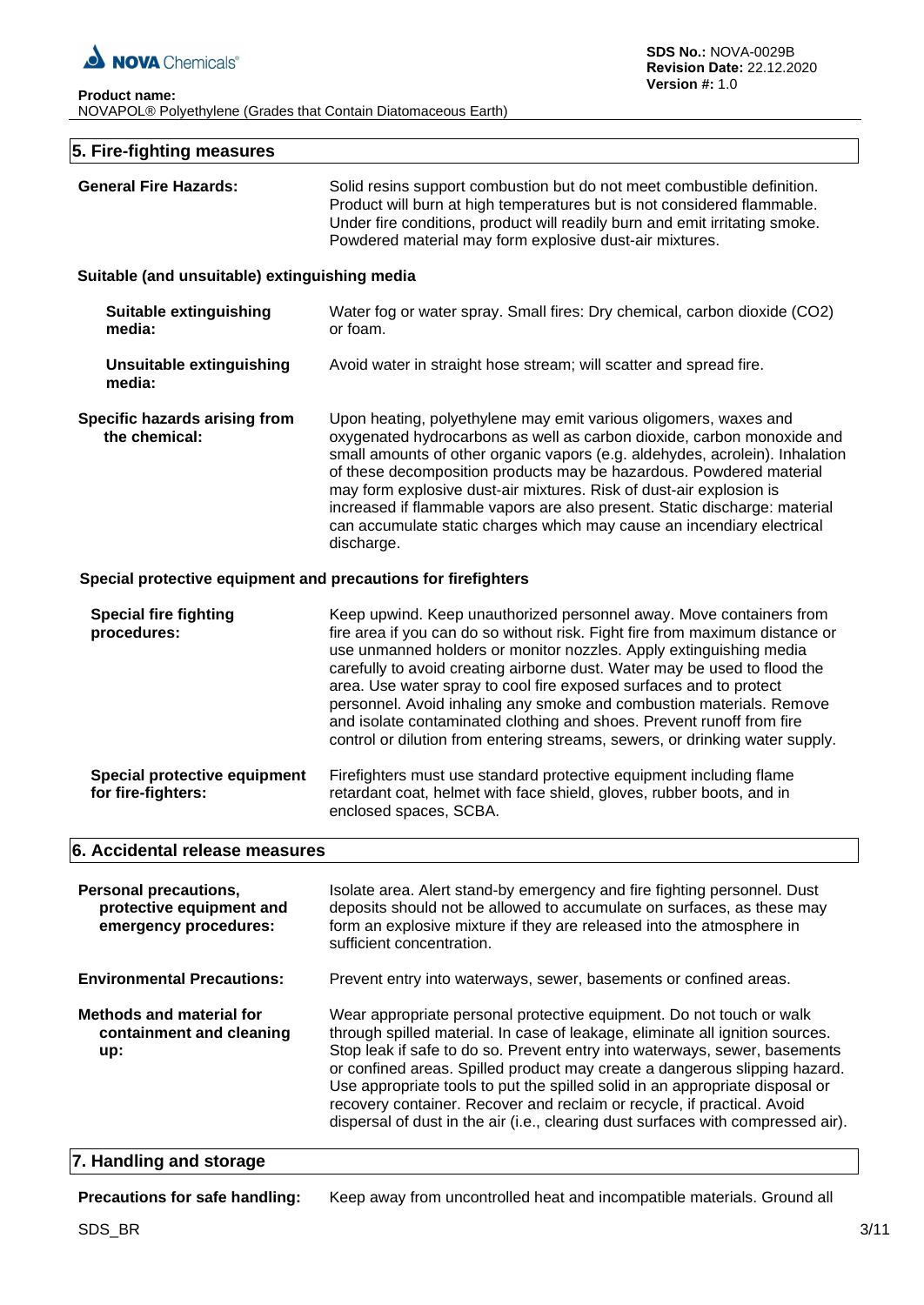

|                                                                     | material handling and transfer equipment. Wash hands thoroughly after<br>handling. Prevent dust accumulation to minimize explosion hazard. For<br>additional information on control of static and minimizing potential dust and<br>fire hazards, refer to NFPA-654, "Standard for the Prevention of Fire and<br>Dust Explosions from the Manufacturing, Processing and Handling of<br>Combustible Particulate Solids, 2013 Edition". Use in a well-ventilated area.<br>Avoid release to the environment. Wear eye protection/protective gloves as<br>needed/wear full face-shield during thermal processing if contact with<br>molten material is possible/wear respirator if dusty. Spilled product may<br>create a dangerous slipping hazard.                                                                                                            |
|---------------------------------------------------------------------|------------------------------------------------------------------------------------------------------------------------------------------------------------------------------------------------------------------------------------------------------------------------------------------------------------------------------------------------------------------------------------------------------------------------------------------------------------------------------------------------------------------------------------------------------------------------------------------------------------------------------------------------------------------------------------------------------------------------------------------------------------------------------------------------------------------------------------------------------------|
| Conditions for safe storage,<br>including any<br>incompatibilities: | Store in accordance with all current regulations and standards. Storage<br>area should be clearly identified, well-illuminated and clear of obstruction.<br>Store in closed, grounded and properly designed vessels. Keep away from<br>uncontrolled heat and incompatible materials. Protect from sunlight.<br>Outdoor storage of product in bags requires protection from ultra-violet<br>sunlight by use of a UV stabilized bag or alternate means. Avoid<br>accumulation of dust by frequent cleaning and suitable construction of<br>storage and handling areas. Keep shovels and vacuum systems readily<br>available for cleanup of loose material. DO NOT enter filled bulk containers<br>and attempt to walk over product, due to risk of slipping and possible<br>suffocation. Use a fall arrest system when working near open bulk<br>containers. |

# **8. Exposure controls/personal protection**

# **Control Parameters**

# **Occupational Exposure Limits**

During dusty conditions ACGIH recommends for Particles (insoluble or poorly soluble) not otherwise specified a TWA of 10 mg/m3 (inhalable particles), 3 mg/m3 TWA (respirable particles). The silica, cristobalite is inextricably bound or coated in the resin, which minimizes the likelihood of exposure.

| <b>Chemical Identity</b>                       | Type                | <b>Exposure Limit Values</b> | <b>Source</b>                                                                                                  |
|------------------------------------------------|---------------------|------------------------------|----------------------------------------------------------------------------------------------------------------|
| Silica, cristobalite -<br>Respirable fraction. | <b>TWA</b><br>48HRS | $0.025 \,\mathrm{mg/m3}$     | Brazil. OELs (Ordinance No. 3214, 6/8/78, NR-<br>15, Annex 11 (amended through ACGIH), as<br>amended (03 2014) |
| Silica, cristobalite -<br>Respirable fraction. | <b>TWA</b>          | $0.025 \,\mathrm{mq/m3}$     | US. ACGIH Threshold Limit Values, as<br>amended (03 2014)                                                      |

**Appropriate Engineering Controls** Engineering methods to reduce hazardous exposure are preferred controls. Methods include mechanical ventilation (dilution and local exhaust) process or personal enclosure, remote and automated operation, control of process conditions, leak detection and repair systems, and other process modifications. Ensure all exhaust ventilation systems are discharged to outdoors, away from air intakes and ignition sources. Supply sufficient replacement air to make up for air removed by exhaust systems. Administrative (procedure) controls and use of personal protective equipment may also be required. It is recommended that all dust control equipment such as local exhaust ventilation and material transport systems involved in handling of this product contain explosion relief vents or an explosion suppression system or an oxygen-deficient environment. Use only appropriately classified electrical equipment and powered industrial trucks.

## **Individual protection measures, such as personal protective equipment**

General information: Personal protective equipment (PPE) should not be considered a long-term solution to exposure control. Employer programs to properly select, fit,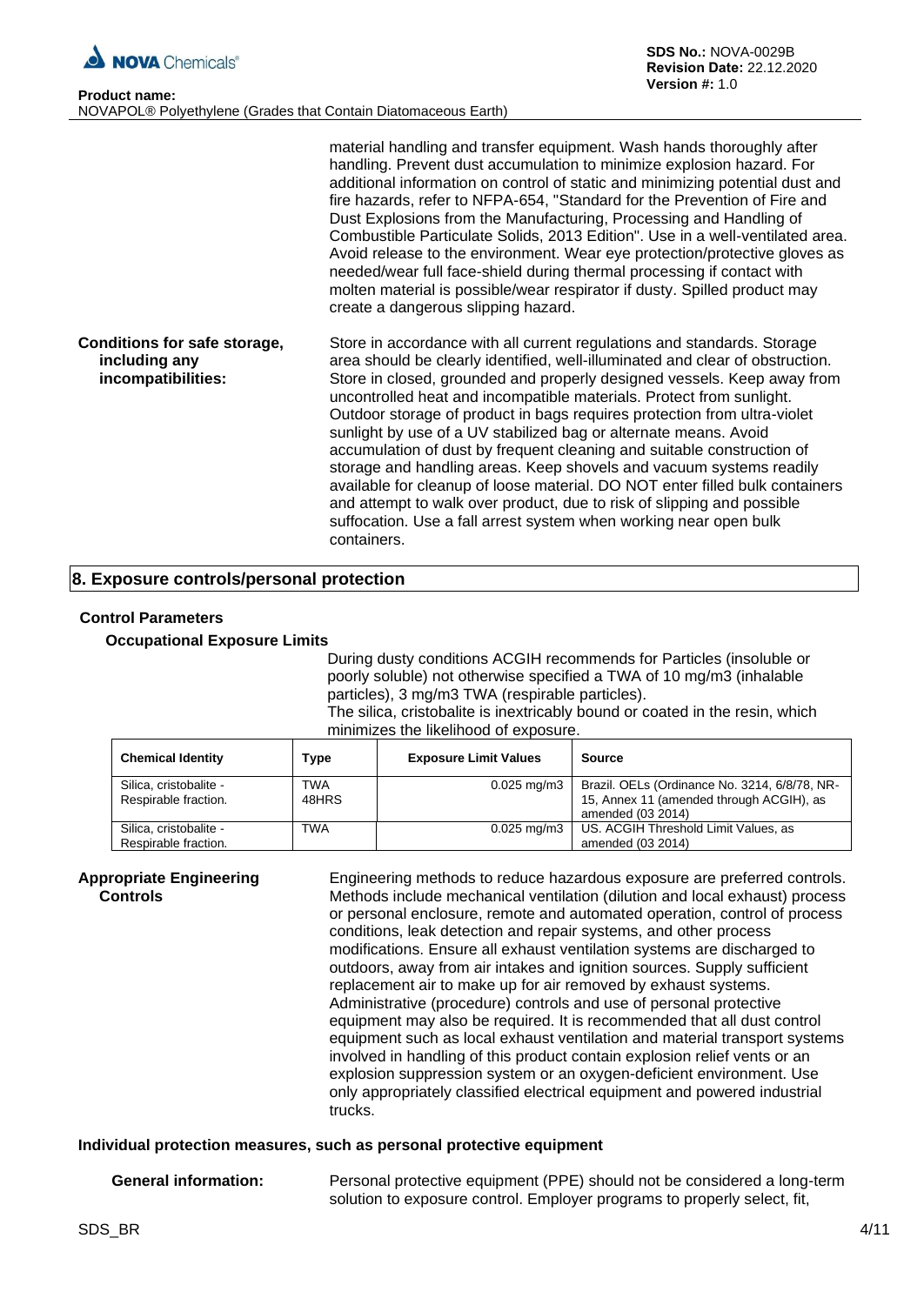

|                                                   | maintain and train employees to use equipment must accompany PPE.<br>Consult a competent industrial hygiene resource, the PPE manufacturer's<br>recommendation, and/or applicable regulations to determine hazard<br>potential and ensure adequate protection.                        |
|---------------------------------------------------|---------------------------------------------------------------------------------------------------------------------------------------------------------------------------------------------------------------------------------------------------------------------------------------|
| <b>Eye/face protection:</b>                       | Safety glasses. Wear a face shield when working with molten material.                                                                                                                                                                                                                 |
| <b>Skin Protection</b><br><b>Hand Protection:</b> | Wear gloves to protect against thermal burns.                                                                                                                                                                                                                                         |
| <b>Skin and Body</b><br><b>Protection:</b>        | Wear appropriate clothing to prevent any possibility of skin contact. Wear<br>work clothes with long sleeves and pants. Safety footwear with good<br>traction is recommended to help prevent slipping. Static Dissipative (SD)<br>rated footwear is also recommended.                 |
| <b>Respiratory Protection:</b>                    | Appropriate NIOSH approved air-purifying respirator or self-contained<br>breathing apparatus should be used. Air supplied breathing apparatus must<br>be used when oxygen concentrations are low or if airborne concentrations<br>exceed the limits of the air-purifying respirators. |
| Hygiene measures:                                 | Use effective control measures and PPE to maintain worker exposure to<br>concentrations that are below these limits. Ensure that eyewash stations<br>and safety showers are in close proximity to work locations.                                                                     |

# **9. Physical and chemical properties**

| Appearance                                            |                                                                                             |
|-------------------------------------------------------|---------------------------------------------------------------------------------------------|
| <b>Physical state:</b>                                | solid                                                                                       |
| Form:                                                 | Pellets or Granular powder                                                                  |
| Color:                                                | white / colorless / translucent                                                             |
| Odor:                                                 | Minimal, Mild                                                                               |
| <b>Odor Threshold:</b>                                | No data available.                                                                          |
| pH:                                                   | not applicable                                                                              |
| <b>Melting point/freezing point:</b>                  | 105 - 125 °C (221 - 257 °F) (Melting Point) 80 - 105 °C<br>(176 - 221 °F) (Softening point) |
| Initial boiling point and boiling range:              | not applicable                                                                              |
| <b>Flash Point:</b>                                   | not applicable                                                                              |
| <b>Evaporation rate:</b>                              | not applicable                                                                              |
| Flammability (solid, gas):                            | May form combustible dust concentrations in air.                                            |
| Upper/lower limit on flammability or explosive limits |                                                                                             |
| Flammability Limit - Upper (%):                       | not applicable                                                                              |
| Flammability Limit - Lower (%):                       | not applicable                                                                              |
| Vapor pressure:                                       | not applicable                                                                              |
| Vapor density:                                        | not applicable                                                                              |
| Density:                                              | 910 - 940 kg/m3                                                                             |
| <b>Relative density:</b>                              | $0.910 - 0.940$                                                                             |
| Solubility(ies)                                       |                                                                                             |
| <b>Solubility in water:</b>                           | Insoluble in water                                                                          |
| Solubility (other):                                   | No data available.                                                                          |
| Partition coefficient (n-octanol/water):              | not applicable                                                                              |
| Auto-ignition temperature:                            | 330 - 410 °C (626 - 770 °F)                                                                 |
| <b>Decomposition temperature:</b>                     | $>$ 300 °C ( $>$ 572 °F)                                                                    |
| <b>Viscosity:</b>                                     | not applicable                                                                              |
|                                                       |                                                                                             |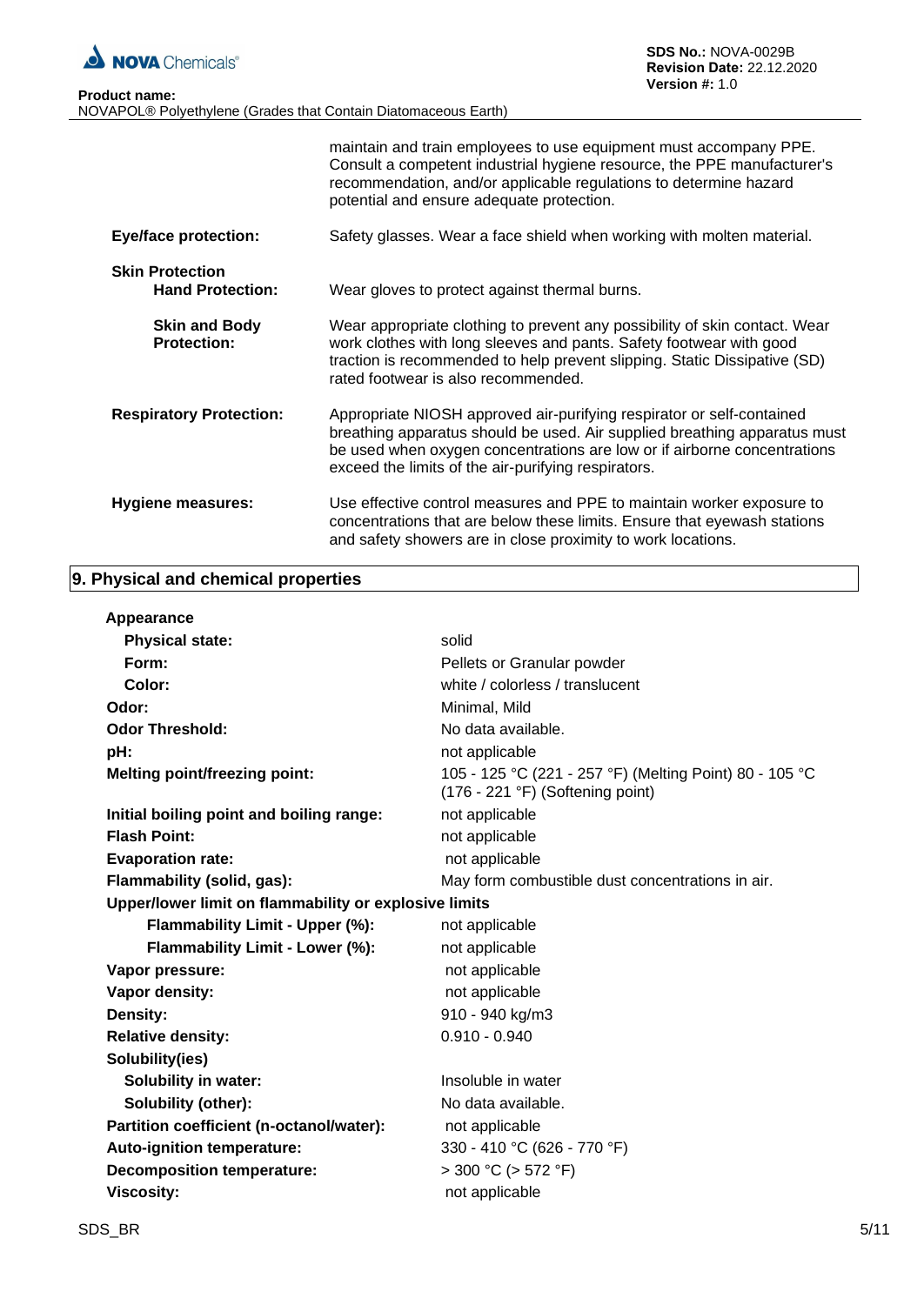

**SDS No.:** NOVA-0029B **Revision Date:** 22.12.2020 **Version #:** 1.0

# **10. Stability and reactivity**

| <b>Reactivity:</b>                                 | Contact with incompatible materials. Sources of ignition. Exposure to heat.                                                                                                                                                                                                                                                 |
|----------------------------------------------------|-----------------------------------------------------------------------------------------------------------------------------------------------------------------------------------------------------------------------------------------------------------------------------------------------------------------------------|
| <b>Chemical Stability:</b>                         | Material is stable under normal conditions.                                                                                                                                                                                                                                                                                 |
| <b>Possibility of hazardous</b><br>reactions:      | Hazardous polymerization not likely to occur.                                                                                                                                                                                                                                                                               |
| <b>Conditions to avoid:</b>                        | Avoid exposing to heat and contact with strong oxidizing substances. Avoid<br>processing material over 300 °C (572 °F).                                                                                                                                                                                                     |
| Incompatible Materials:                            | Strong oxidizing agents. Organic solvents, ether, gasoline, lubricating oils,<br>chlorinated hydrocarbons and aromatic hydrocarbons may react with and<br>degrade polyethylene. Powdered material may form explosive dust-air<br>mixtures. Risk of dust-air explosion is increased if flammable vapors are<br>also present. |
| <b>Hazardous Decomposition</b><br><b>Products:</b> | Upon decomposition, polyethylene may emit various oligomers, waxes and<br>oxygenated hydrocarbons as well as carbon dioxide, carbon monoxide and<br>small amounts of other organic vapors (e.g. aldehydes, acrolein). Inhalation<br>of these decomposition products may be hazardous.                                       |

# **11. Toxicological information**

# **Information on likely routes of exposure**

| Inhalation:          | During processing, thermal fumes and inhalation of fine particles may                                                                                                                                                                                    |
|----------------------|----------------------------------------------------------------------------------------------------------------------------------------------------------------------------------------------------------------------------------------------------------|
|                      | cause respiratory irritation. The silica, cristobalite is inextricably bound or<br>coated in the resin, which minimizes the likelihood of exposure.                                                                                                      |
| Ingestion:           | Ingestion of this product is not a likely route of exposure.                                                                                                                                                                                             |
| <b>Skin Contact:</b> | During processing, contact with powder or fines may cause mechanical<br>irritation. Molten material will produce thermal burns. The silica, cristobalite<br>is inextricably bound or coated in the resin, which minimizes the likelihood<br>of exposure. |
| Eye contact:         | During processing, contact with powder or fines may cause mechanical<br>irritation. Molten material will produce thermal burns. The silica, cristobalite<br>is inextricably bound or coated in the resin, which minimizes the likelihood<br>of exposure. |
|                      | Symptoms related to the physical, chemical and toxicological characteristics                                                                                                                                                                             |
| Inhalation:          | Respiratory irritation.                                                                                                                                                                                                                                  |
| Ingestion:           | No adverse effects due to ingestion are expected.                                                                                                                                                                                                        |
| <b>Skin Contact:</b> | Mechanical irritation. Thermal burns. Negligible irritation of the skin based<br>on chemical structure (polymer).                                                                                                                                        |
| Eye contact:         | Mechanical irritation. Thermal burns. May cause mild, short-lasting<br>discomfort to eyes.                                                                                                                                                               |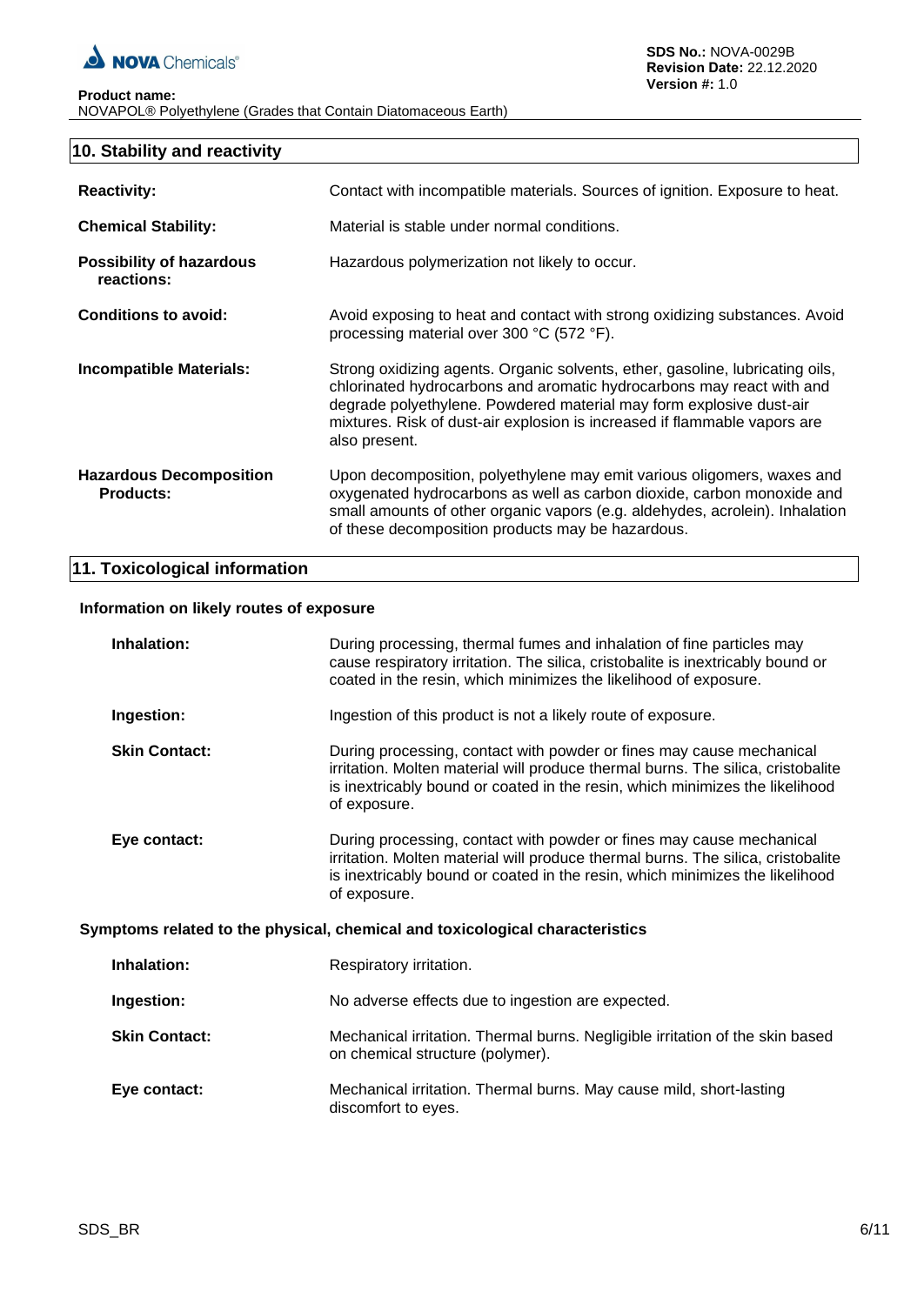

# **Information on toxicological effects**

# **Acute toxicity (list all possible routes of exposure)**

| Oral<br><b>Product:</b>                                                      | LD50: $> 5,000$ mg/kg (estimated)                                                                                                                               |
|------------------------------------------------------------------------------|-----------------------------------------------------------------------------------------------------------------------------------------------------------------|
| Dermal<br><b>Product:</b>                                                    | Not classified for acute toxicity based on available data.                                                                                                      |
| <b>Inhalation</b><br><b>Product:</b>                                         | Not classified for acute toxicity based on available data.                                                                                                      |
| <b>Repeated dose toxicity</b><br>Product:                                    | No data available.                                                                                                                                              |
| <b>Skin Corrosion/Irritation</b><br><b>Product:</b>                          | No data available.                                                                                                                                              |
| <b>Components:</b><br>Silica, cristobalite                                   | Irritating. May cause abrasion to skin. The silica, cristobalite is inextricably<br>bound or coated in the resin, which minimizes the likelihood of exposure.   |
| <b>Serious Eye Damage/Eye Irritation</b><br><b>Product:</b>                  | No data available.                                                                                                                                              |
| <b>Components:</b><br>Silica, cristobalite                                   | Irritating. May cause abrasion to cornea. The silica, cristobalite is inextricably<br>bound or coated in the resin, which minimizes the likelihood of exposure. |
| <b>Respiratory or Skin Sensitization</b><br><b>Product:</b>                  | No data available.                                                                                                                                              |
| Carcinogenicity<br>Product:                                                  | Not classified                                                                                                                                                  |
| Silica, cristobalite                                                         | <b>IARC Monographs on the Evaluation of Carcinogenic Risks to Humans:</b><br>Overall evaluation: 1. Carcinogenic to humans.                                     |
| <b>ACGIH Carcinogen List:</b><br>Silica, cristobalite                        | Group A2: Suspected human carcinogen.                                                                                                                           |
| <b>Germ Cell Mutagenicity</b>                                                |                                                                                                                                                                 |
| In vitro<br>Product:                                                         | There are no known or reported genetic effects.                                                                                                                 |
| In vivo<br><b>Product:</b>                                                   | There are no known or reported genetic effects.                                                                                                                 |
| <b>Reproductive toxicity</b><br><b>Product:</b>                              | There are no known or reported reproductive effects.                                                                                                            |
| <b>Specific Target Organ Toxicity - Single Exposure</b><br><b>Product:</b>   | No data available.                                                                                                                                              |
| <b>Specific Target Organ Toxicity - Repeated Exposure</b><br><b>Product:</b> | No data available.                                                                                                                                              |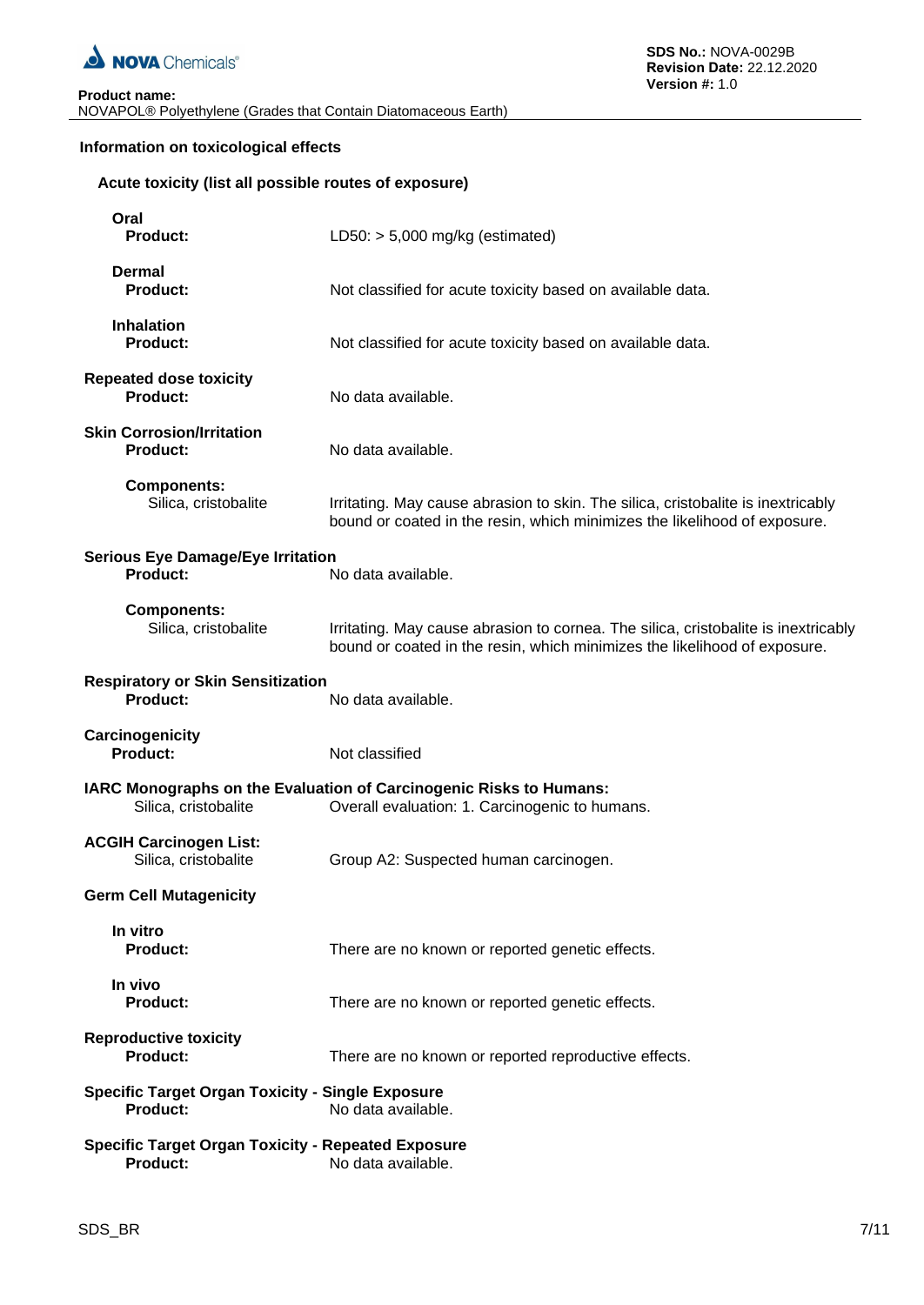

| <b>Product name:</b>                                           |
|----------------------------------------------------------------|
| NOVAPOL® Polyethylene (Grades that Contain Diatomaceous Earth) |

| <b>Components:</b><br>Silica, cristobalite                                           | Lungs, Respiratory system - The silica, cristobalite is inextricably bound or<br>coated in the resin, which minimizes the likelihood of exposure.                                                                                                                                                                                                                                     |
|--------------------------------------------------------------------------------------|---------------------------------------------------------------------------------------------------------------------------------------------------------------------------------------------------------------------------------------------------------------------------------------------------------------------------------------------------------------------------------------|
| <b>Aspiration Hazard</b><br>Product:                                                 | Not classified.                                                                                                                                                                                                                                                                                                                                                                       |
| Other effects:                                                                       | No data available.                                                                                                                                                                                                                                                                                                                                                                    |
| 12. Ecological information                                                           |                                                                                                                                                                                                                                                                                                                                                                                       |
| <b>General information:</b>                                                          | NOVAPOL <sup>®</sup> resins are expected to be inert in the environment. They float<br>on water and are not biodegradable. They are not expected to<br>bioconcentrate (accumulate in the food chain) due to their high molecular<br>weight. NOVAPOL® pellets are not expected to be toxic if ingested but may<br>represent a choking hazard if ingested by waterfowl or aquatic life. |
| <b>Ecotoxicity:</b>                                                                  |                                                                                                                                                                                                                                                                                                                                                                                       |
| Acute hazards to the aquatic environment:                                            |                                                                                                                                                                                                                                                                                                                                                                                       |
| <b>Fish</b><br><b>Product:</b>                                                       | LC 50 (96 h): $> 100$ mg/l                                                                                                                                                                                                                                                                                                                                                            |
| <b>Aquatic Invertebrates</b><br>Product:                                             | EC 50 (Daphnia magna, 48 h): > 100 mg/l                                                                                                                                                                                                                                                                                                                                               |
| <b>Toxicity to Aquatic Plants</b><br>Product:                                        | EC 50 (72 h): $> 100$ mg/l                                                                                                                                                                                                                                                                                                                                                            |
| Chronic hazards to the aquatic environment:                                          |                                                                                                                                                                                                                                                                                                                                                                                       |
| <b>Fish</b><br><b>Product:</b>                                                       | $NOEC : > 100$ mg/l                                                                                                                                                                                                                                                                                                                                                                   |
| <b>Aquatic Invertebrates</b><br><b>Product:</b>                                      | $NOEC : > 100$ mg/l                                                                                                                                                                                                                                                                                                                                                                   |
| <b>Toxicity to Aquatic Plants</b><br><b>Product:</b>                                 | $NOEC : > 100$ mg/l                                                                                                                                                                                                                                                                                                                                                                   |
| <b>Persistence and Degradability</b>                                                 |                                                                                                                                                                                                                                                                                                                                                                                       |
| <b>Biodegradation</b><br>Product:                                                    | Not readily degradable. Under optimal oxidation conditions, >99% of<br>polyethylene will remain intact after exposure to microbial actions. Product<br>will slowly change (embrittle) in the presence of sunlight, but will not fully<br>breakdown. Product buried in landfill has been found to be stable over time.<br>No toxic degradation products are known to be produced.      |
| <b>BOD/COD Ratio</b><br><b>Product:</b>                                              | No data available.                                                                                                                                                                                                                                                                                                                                                                    |
| <b>Bioaccumulative potential</b><br><b>Bioconcentration Factor (BCF)</b><br>Product: | Pellets may accumulate in the digestive systems of birds and aquatic life,<br>causing injury and possible death due to starvation.                                                                                                                                                                                                                                                    |
| Partition Coefficient n-octanol / water (log Kow)<br>Product:                        | not applicable                                                                                                                                                                                                                                                                                                                                                                        |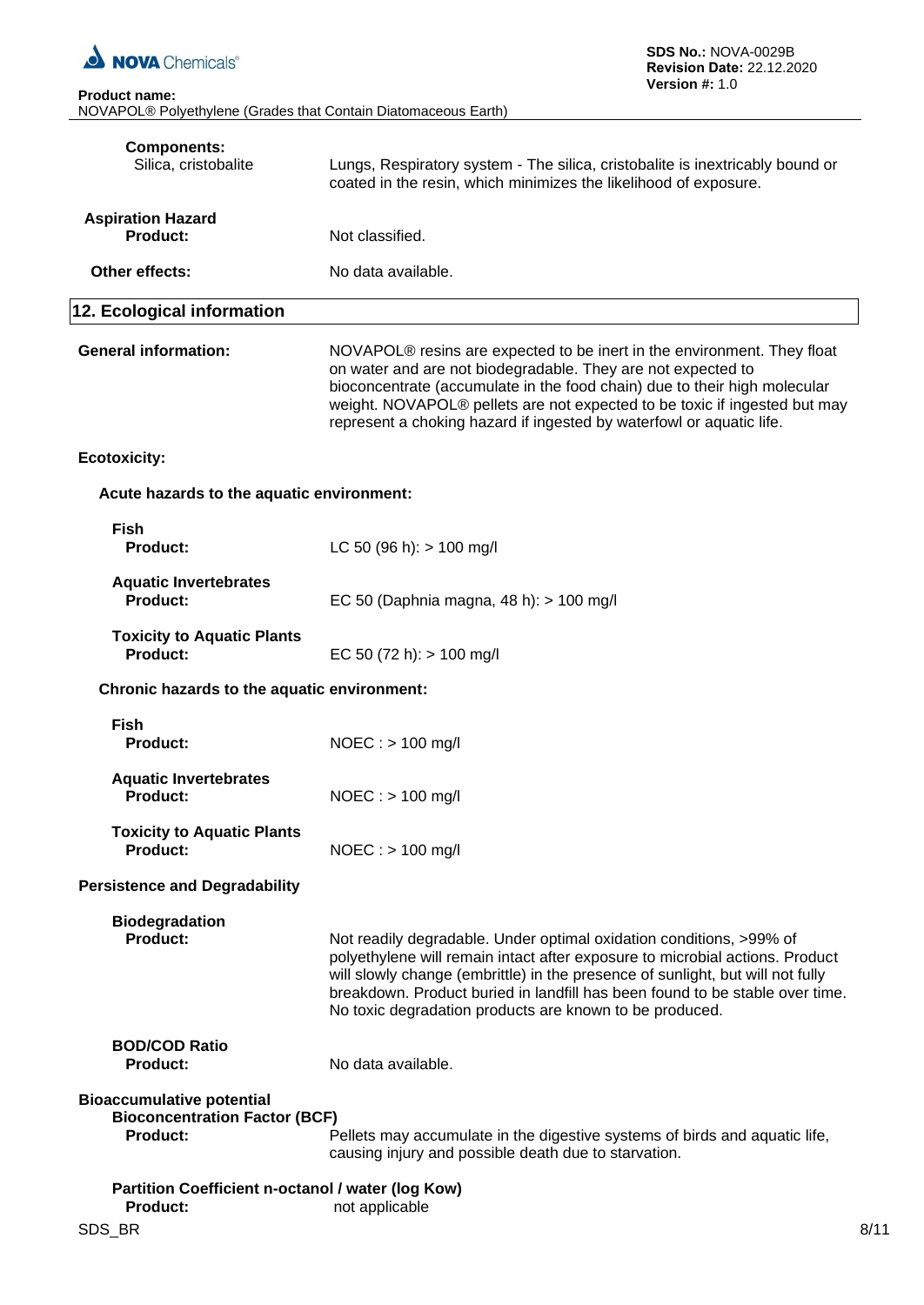

| <b>Mobility in soil:</b>         | Biologically persistent. This product has not been found to migrate through<br>soils.                                                                                                                                                                                                                                                                                                                                                                                                                                                                                  |
|----------------------------------|------------------------------------------------------------------------------------------------------------------------------------------------------------------------------------------------------------------------------------------------------------------------------------------------------------------------------------------------------------------------------------------------------------------------------------------------------------------------------------------------------------------------------------------------------------------------|
| Other adverse effects:           | Pellets are persistent in aquatic and terrestrial systems.                                                                                                                                                                                                                                                                                                                                                                                                                                                                                                             |
| 13. Disposal considerations      |                                                                                                                                                                                                                                                                                                                                                                                                                                                                                                                                                                        |
| <b>Disposal instructions:</b>    | Dispose of contents/container to an appropriate treatment and disposal<br>facility in accordance with applicable laws and regulations, and product<br>characteristics at time of disposal. Preferred disposal methods for<br>polyethylene in order of preference are: 1) clean and reuse if possible, 2)<br>recover and resell through plastic recyclers or resin brokers, 3) incinerate<br>with waste heat recovery and 4) landfill. DO NOT ATTEMPT TO DISPOSE<br>OF BY UNCONTROLLED INCINERATION. Open burning of plastics at<br>landfills should not be undertaken. |
| <b>Contaminated Packaging:</b>   | Check regional, national and local environmental regulations prior to<br>disposal.                                                                                                                                                                                                                                                                                                                                                                                                                                                                                     |
| <b>14. Transport information</b> |                                                                                                                                                                                                                                                                                                                                                                                                                                                                                                                                                                        |

## **ADR**

Not regulated.

#### **IATA**

Not regulated.

#### **IMDG**

Not regulated.

| 15. Regulatory information |  |
|----------------------------|--|
|                            |  |

**Safety, health and environmental regulations specific for the product in question**

| Brazil. Use and physiological efforts of chemical products (Decree No. 3665, Annex 3) |  |  |
|---------------------------------------------------------------------------------------|--|--|
| Not Regulated                                                                         |  |  |

## **Brazil. Controlled products for the Army (Decree No. 3665, Annex I)** not applicable

## **Brazil. Ozone depleting substances (Decree No. 99.280, Annexes A, B, C and E, as amended)** Not Regulated

## **Inventory Status**

Canada DSL Inventory List: On or in compliance with the inventory

US TSCA Inventory: On or in compliance with the inventory

# **16. Other information, including date of preparation or last revision**

| 22.12.2020 |
|------------|
|            |

**Revision Information:** 22.12.2020: SDS Update

**Version #:** 1.0

**Abbreviations and acronyms:** ACGIH = American Conference of Governmental Industrial Hygienists; BOD = Biochemical Oxygen Demand; CAS = Chemical Abstracts Service; CERCLA = Comprehensive Environmental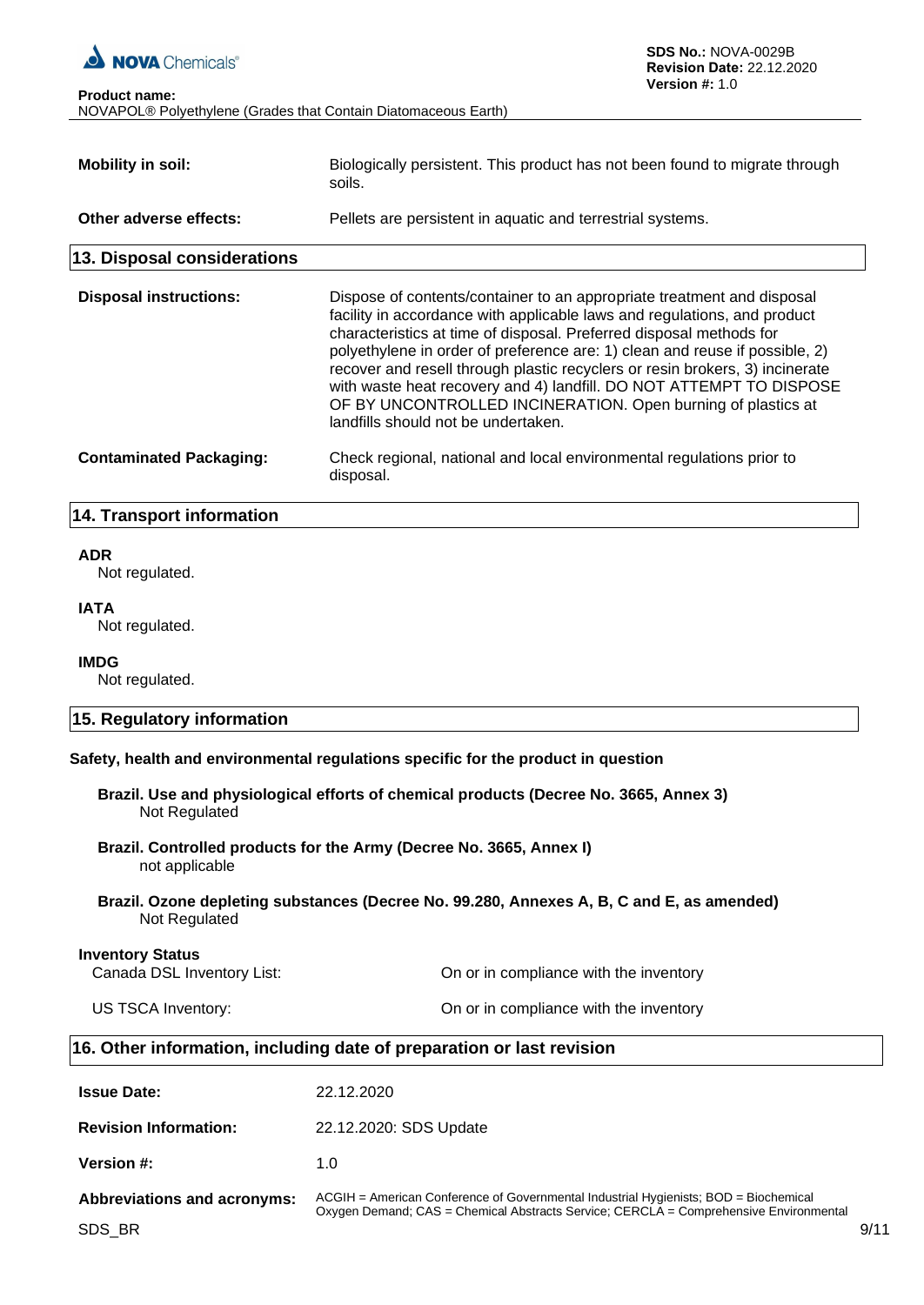

|                             | Response, Compensation, and Liability Act; CFR = Code of Federal Regulations; DOT =<br>Department of Transportation; EPA = Environmental Protection Agency; FDA = Food and Drug<br>Administration; GHS = Globally Harmonized System for the Classification and Labelling of<br>Chemicals; IARC = International Agency for Research on Cancer; IATA = International Air<br>Transport Association ICAO = International Civil Aviation Organization; IMDG = International<br>Maritime Dangerous Goods; Kow = Octanol/water partition coefficient; LD50 = Lethal Dose 50%;<br>NJTSR = New Jersey Trade Secret Registry; NTP = National Toxicology Program; OSHA =<br>Occupational Safety and Health Administration; PPE = Personal Protective Equipment; RCRA =<br>Resource Conservation and Recovery Act; SARA = Superfund Amendments and<br>Reauthorization Act; SCBA = Self Contained Breathing Apparatus; SDS = Safety Data Sheet;<br>SEPA = State Environmental Protection Administration; TSCA = Toxic Substances Control Act;<br>TWA = Time Weighted Average |
|-----------------------------|-----------------------------------------------------------------------------------------------------------------------------------------------------------------------------------------------------------------------------------------------------------------------------------------------------------------------------------------------------------------------------------------------------------------------------------------------------------------------------------------------------------------------------------------------------------------------------------------------------------------------------------------------------------------------------------------------------------------------------------------------------------------------------------------------------------------------------------------------------------------------------------------------------------------------------------------------------------------------------------------------------------------------------------------------------------------|
| <b>Further Information:</b> | Exposure to the Hazardous Combustion and Decomposition Products as<br>described in the SDS, Sections 5 and 10, may be linked with various acute<br>and chronic health effects. These effects include irritation of eyes and upper<br>respiratory tract primarily from the aldehydes, breathing difficulties, systemic<br>toxicity such as liver, kidney, and central nervous system effects.                                                                                                                                                                                                                                                                                                                                                                                                                                                                                                                                                                                                                                                                    |
|                             | NOVA Chemicals has monitored worker exposures to emissions during<br>commercial-scale processing of polyethylene. Concentrations of hazardous<br>decomposition products were determined to be well below established<br>exposure limits in the workplace. "Quantitation of Employee Exposure to<br>Emission Products Generated By Commercial-Scale Processing of<br>Polyethylene" is available in the Am. Ind. Hyg. Assoc. J. 56:809-814 (1995)<br>and "Quantification of Emission Compounds Generated During Commercial-<br>Scale Processing of Advanced SCLAIRTECH™ Polyethylene" is available in<br>the Journal of Plastic Film & Sheeting Volume 26 Issue 2, April 2010.                                                                                                                                                                                                                                                                                                                                                                                    |
|                             | For information on ventilation considerations for the control of volatile air<br>contaminants from polyethylene, please request a copy of NOVA Chemicals'<br>publication, "Ventilation Guidelines for Heat-Processing Polyethylene Resins".                                                                                                                                                                                                                                                                                                                                                                                                                                                                                                                                                                                                                                                                                                                                                                                                                     |
|                             | For additional information on unloading hopper cars containing plastic resins,<br>refer to NOVA Chemicals' publication, "Hopper Car Unloading Guide".                                                                                                                                                                                                                                                                                                                                                                                                                                                                                                                                                                                                                                                                                                                                                                                                                                                                                                           |
|                             | For information on processing properties, selection of NOVAPOL resin<br>grades, refer to the NOVAPOL Product Data Sheets available on our web<br>site, under Products & Applications: http://www.novachemicals.com.                                                                                                                                                                                                                                                                                                                                                                                                                                                                                                                                                                                                                                                                                                                                                                                                                                             |
|                             | For additional information on preventing pellet loss, refer to published plastic<br>industry publications and resources under 'Operation Clean Sweep'; now<br>downloadable from the web at http://www.opcleansweep.org/.                                                                                                                                                                                                                                                                                                                                                                                                                                                                                                                                                                                                                                                                                                                                                                                                                                        |
|                             | Polyethylene fines and dust particles are listed as a Class I combustible dust<br>by the National Fire Protection Association (see NFPA-68, Table F.1 (e)). For<br>additional information on control of static and minimizing potential dust and<br>fire hazards, refer to NFPA-654, "Standard for the Prevention of Fire and Dust<br>Explosions from the Manufacturing, Processing and Handling of Combustible<br>Particulate Solids, 2013 Edition".                                                                                                                                                                                                                                                                                                                                                                                                                                                                                                                                                                                                           |
|                             | Explosivity testing was done on one NOVAPOL® LLDPE, one LDPE and one<br>HDPE resins with Pmax = 4.8-5.7 bar, Kst = 12-17 (bar m/s) and Minimum<br>Ignition Energy (MIE) = 1000-10,000; dust explosion class = St 1; this data<br>was obtained for polyethylene with a final particle size of 100% <250 um and<br>moisture content between 0 and 0.2%. Similar results are expected for the<br>remaining NOVAPOL® polyethylene resin grades.                                                                                                                                                                                                                                                                                                                                                                                                                                                                                                                                                                                                                     |
|                             | For NOVAPOL resin grade specific information including food contact<br>compliance statements, please contact your sales representative or refer to<br>NOVA Chemicals' polyethylene Product Data Sheets.                                                                                                                                                                                                                                                                                                                                                                                                                                                                                                                                                                                                                                                                                                                                                                                                                                                         |
| <b>Disclaimer:</b>          | ALTHOUGH THE INFORMATION CONTAINED IN THIS DOCUMENT IS PRESENTED IN                                                                                                                                                                                                                                                                                                                                                                                                                                                                                                                                                                                                                                                                                                                                                                                                                                                                                                                                                                                             |